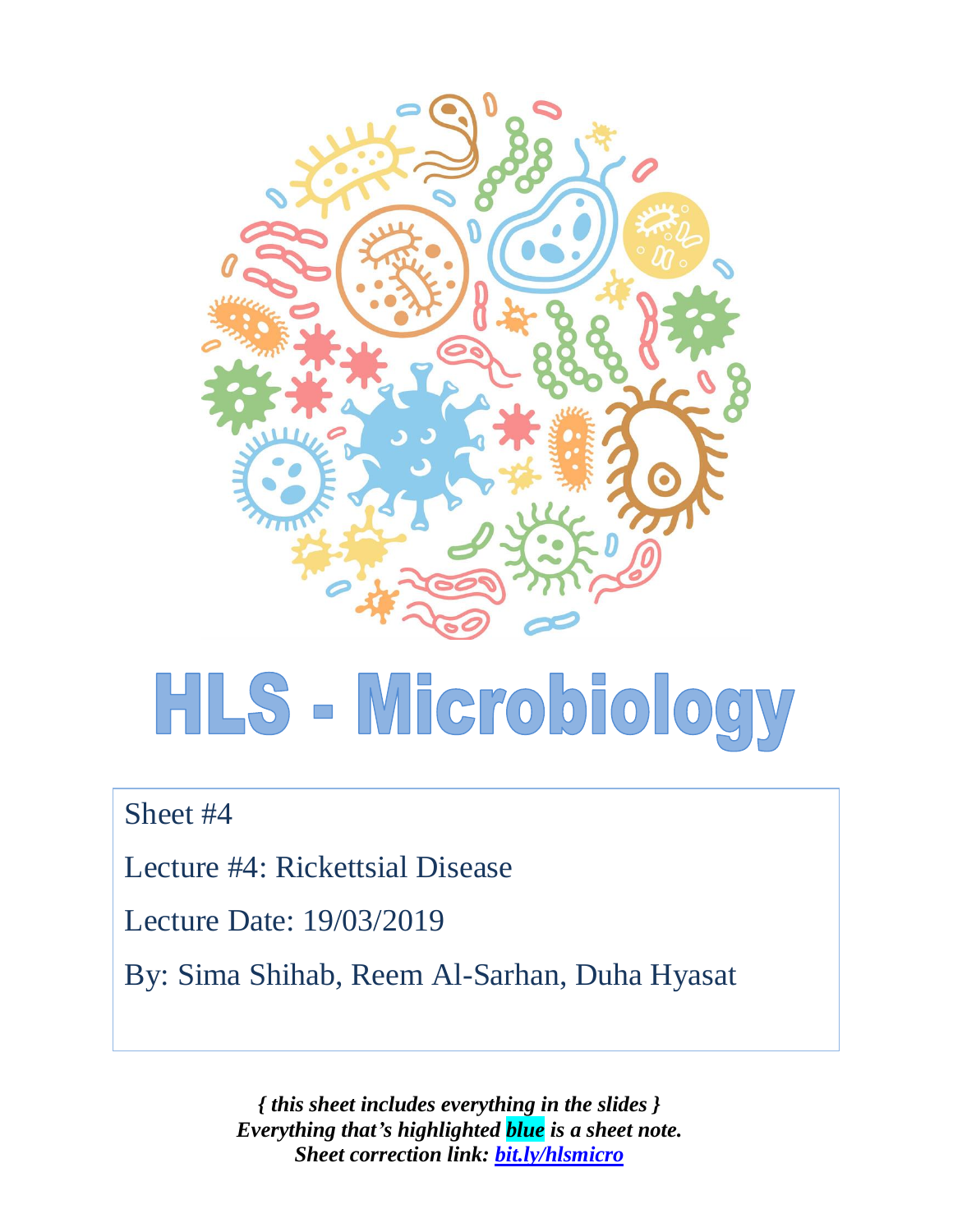

 **Al- Balqa Applied** 

**University** 

#### **Faculty of Medicine DR. HALA AL DAGHISTANI**

## **Lecture four Rickettsia and Q-fever**

### <sheet>

- Rickettsia are intermediate in their characteristics between bacteria and viri; viri-like: small sized & require tissue-culture for growth bacteria-like: affected by antibiotics
- Rickettsia can be grouped by:
	- 1) the vector involved in transmission
	- 2) the disease they cause
	- 3) sometimes may be classified according to where they survive (in the nucleus or cytoplasm or both) (eg. C. Burnetti -> cytoplasm)
- **Human pathogens in the family** *Rickettsiaceae* **are small bacteria of the genera**  *Rickettsia* **and** *Orientia.*
- **Rickettsial diseases are a group of infections caused by the obligate intracellular bacteria** *Rickettsia.*
- *Rickttsia* **is a Gram-negative, small, cocco-bacilli that can present as cocci or bacilli, non-motile, non-spore forming, highly pleomorphic bacteria. They are group of microorganisms that phylogenetically occupy a position between bacteria and viruses.**
- **These organisms are transmitted to humans by arthropods. Many rickettsiae are transmitted transovarially in the arthropods (passage of parasites or infective agents from the maternal body to eggs within the ovaries). (ie in pregnancy of the arthropod; therefore even the larvae stage can be infective)**
- **Arthropods serves as both vector and reservoir.**
- **Rickettsial infections, typically are characterized by fever, rashes, and vasculitis.**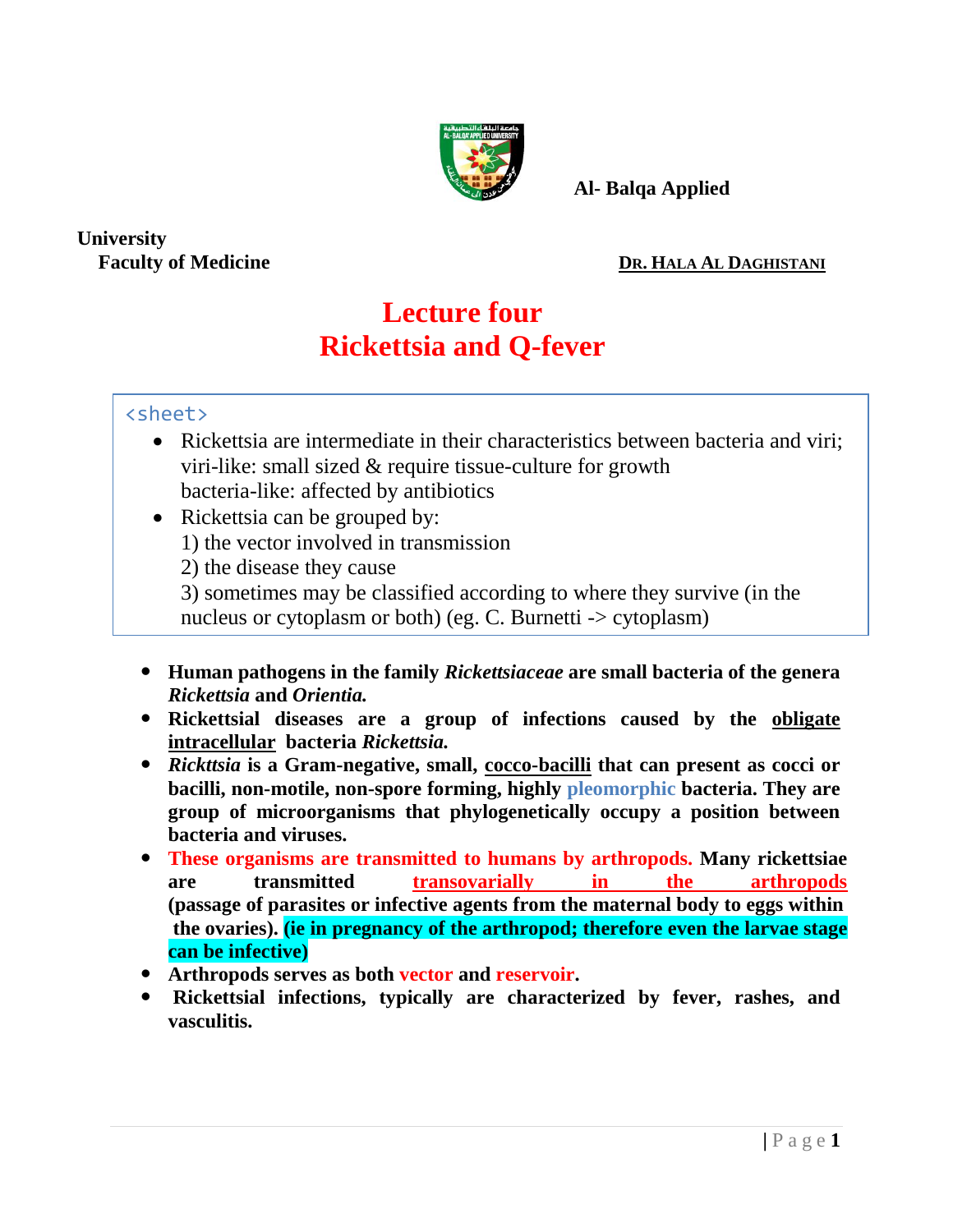| <b>Organism</b>                                        | <b>Disease</b>                                           | <b>Arthropod</b><br>vector         | <b>Vertebrate</b><br>reservoir           | <b>Clinical</b><br>severity | <b>Geographic distribution</b>                          |
|--------------------------------------------------------|----------------------------------------------------------|------------------------------------|------------------------------------------|-----------------------------|---------------------------------------------------------|
| Spotted fevers <sup>c</sup>                            |                                                          |                                    |                                          |                             |                                                         |
| R. rickettsii                                          | Rocky Mountain spotted fever                             | Tick <sup>3</sup>                  | Dogs, rodents                            | $+$                         | Rocky Mountain states,<br>eastern USA                   |
| R. akari                                               | Rickettsial pox                                          | Mite <sup>a</sup>                  | Mice                                     |                             | Asia, Far East, Africa, USA                             |
| R. conorii                                             | Mediterranean spotted fever                              | Tick                               | Dogs                                     | $^{+}$                      | Mediterranean                                           |
| <b>Typhus</b>                                          |                                                          |                                    |                                          |                             |                                                         |
| R. prowazekii<br>R. typhi<br>Orientia<br>tsutsugamushi | Epidemic typhus<br><b>Endemic typhus</b><br>Scrub typhus | Louse<br>Flea<br>Mite <sup>a</sup> | Human <sup>b</sup><br>Rodents<br>Rodents | $+ +$<br>-<br>$+ +$         | Africa, South America<br>worldwide<br>Far East          |
| <b>Others</b>                                          |                                                          |                                    |                                          |                             |                                                         |
| Coxiella bumetii                                       | O fever                                                  | None                               | Sheep, goats,<br>cattle                  | $+$                         | worldwide                                               |
| <b>Bartonella</b><br>quintana                          | <b>Trench fever</b>                                      | Louse                              | Human                                    | $^{+}$                      | Asia, Africa, Central and<br>South America <sup>d</sup> |
| Ehrlichia<br>chaffeensise                              | Fever (ehrlichiosis)                                     | <b>Tick</b>                        | п                                        |                             | USA, Japan (E. sennetsu)                                |

<sup>a</sup>Vertically transmitted in arthropod.

<sup>b</sup>Non-human vertebrates are possibly also involved.

<sup>4</sup>Other rickettsiae cause similar tick-borne fevers in Africa, India, Australia. <sup>d</sup>Multiply extracellularly; 1 million soldiers infected in the First World War.

<sup>e</sup>lsolated at Fort Chaffee, Arkansas; parasitizes lymphocytes, monocytes, neutrophils.

#### <sheet>

- The third group's diseases cause a mixture of symptoms  $(rash + fever + others)$
- **In humans: Coxiella Burnetii** can be transmitted through the ingestion of unpasteurised milk (rarely), but mainly through respiratory secretion/droplets. (secretions of animals, especially at pregnancy/abortions -contaminate the environment through dry secretions that survive for a long period of time-, most commonly acquired by Veterinareans & farmers -direct contact with animals-) . **In animals:** via arthropods.
- **Q fever** stands for Query fever the cause of the disease was long a question mark.
- **Bartonella Quintana** caused Trench Fever (الخندق حمى (during WW1 transmitted by Lice: Hair or body lice
- **{ you are not required to know the geographic distribution }**

## **Coxiella burnetii**

- *-* **Is a small obligate intracellular organism that has a membrane similar to gram-negative bacteria.** *C. burnetii***, which causes Q fever, is resistant to drying, survive pasteurization at 60°C for 30 minutes, survive for months in dried feces or milk. This is due to the formation of endospore-like structures** *.*
- *-* **Coxiellae grow only in cytoplasmic vacuoles.**

#### <sheet>

• Coxiella can survive classical pastuerisation (60 c x 30 mins) however can be killed by Flash pasteurisation (HTST) (72 c x 15 sec)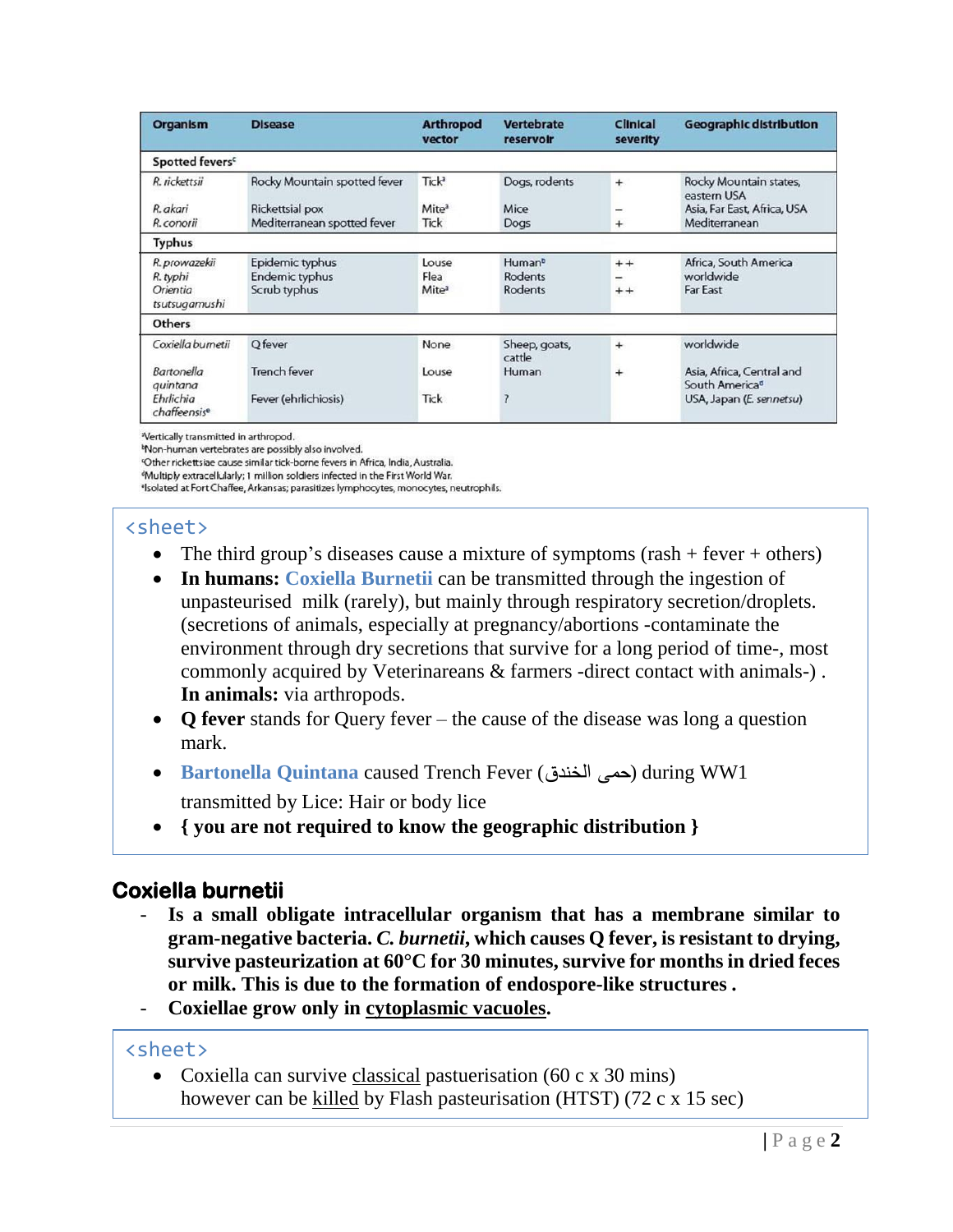

#### <sheet>

- Able to survive the low pH/high acidity in the phagolysosome
- After phyagosome lysis-> goes to infect other cells.
- *-* **Can survive 7 to 10 days on wool at room temperature**
- *-* **1 month on fresh meat in cold storage**
- *-* **120 days in dust and more than 40 months in skim milk.**

#### *Coxiella burnetii* **has two antigenic phases:**

- **1. During acute infection IgM and IgG antibodies against phase II antigens predominate (phase II antigens = 4 x phase I)**
- **2. A persisting high titer of IgG antibodies against phase I is suspect for chronic infection (phase I antigens = 4 x phase II)**

**During the course of the infection, the outer membrane of the organism undergoes changes in its lipopolysaccharide structure (endotoxin-like activity), called phase variation. Differences in phase I and phase II antigen presentation can help determine if the infection is acute or chronic.** 



(a) Coxiella burnetii gowing in placental cell.

Copyright © 2004 Pearson Education, Inc., publishing as Benjamin Cummings.

**\*causes abortion in animals \*you can see the pleomorphism here**



(b) This cell has just divided; notice the endospore-like body (E), which is probably responsible for the relative resistance of the organism.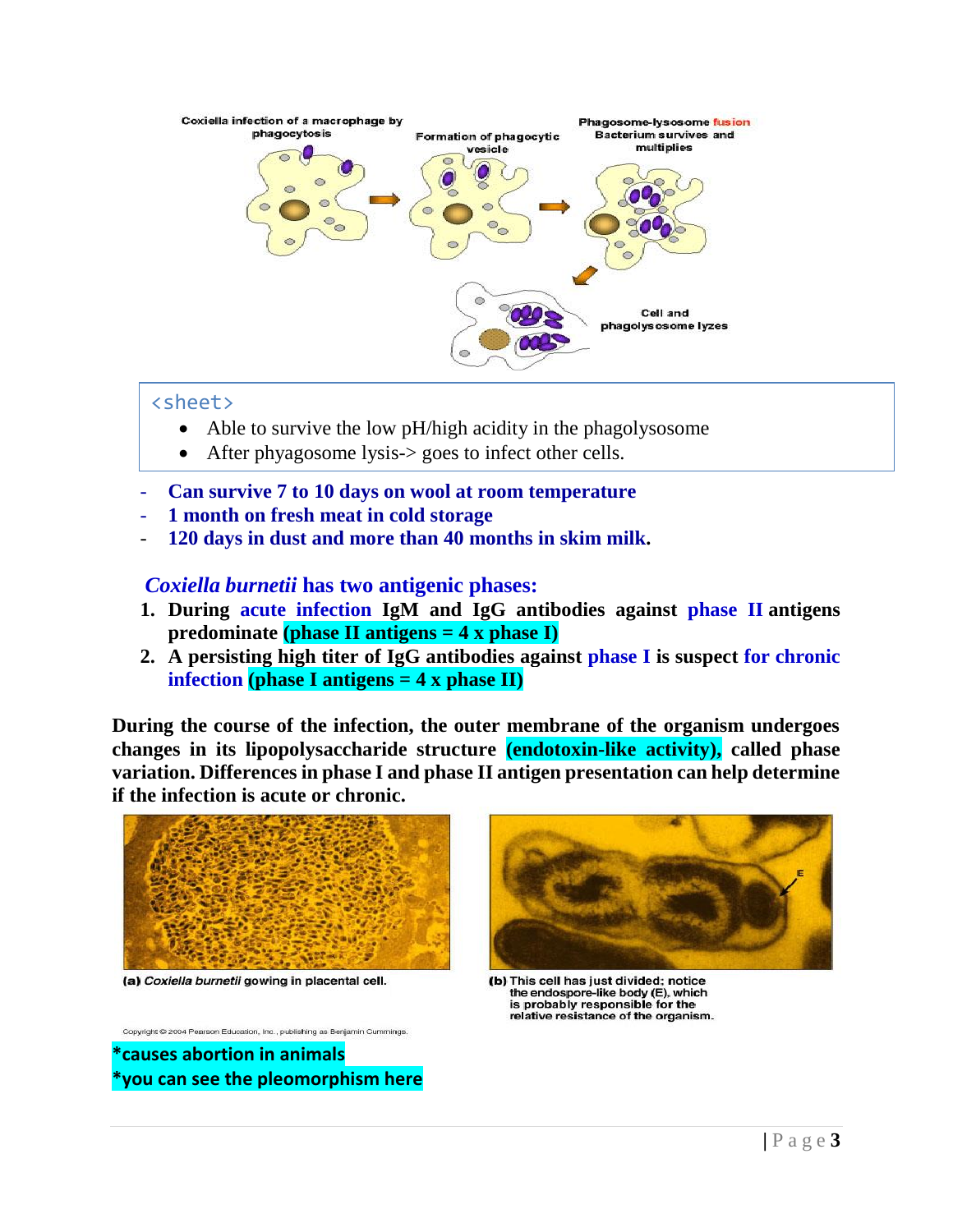## **Epidemiology**

- *0000C. burnetii* **is found in ticks, which transmit the agent to sheep, goats, and cattle, but transmission by ticks to humans is uncommon.**
- **Workers in slaughterhouses (المسالخ عمال (have contracted the disease as a result of handling infected animal tissues. #or from animal secretion**
- *C burnetii* **is transmitted by the Respiratory pathway rather than through the skin. #Infection occur in labs by accident when they're doing culture or diagnosis. lab workers don't prefer the culture because it is dangerous and highly infectious .**
- *R***ickettsiae are excreted in animals urine, feces, milk and Rarely transmitted to humans by ingestion of unpasteurized milk. #In past , they thought that it's only transmited by unpasteurized milk because other cases weren't discovered Now it's Rarely transmitted through GIT and Mainly through RS.**
- **The placentas of infected cows, sheep, goats, and cats contain the organism,**  and parturition (مخاض الولادة) creates infectious aerosols.
- **Shedding of** *C. burnetii* **into the environment occurs mainly during parturition; over 10<sup>9</sup> bacteria/ gram of placenta are released at the time of delivery. Aerosol or direct transmission can occur when infected animals are processed as meat, or while assisting deliveries.**
- **Due to persistence of the organism in the environment, dried infective material can contaminate water, dust, and soil; (#they're source of infection)** *C. burnetii* **has been isolated downwind up to ½ mile or more from a known source. Fomites (i.e., newborn animals, wool, bedding, clothing) can also be contaminated and serve as a source of infection. (#because it resists environmental condition , so it stays long time )**
- *C. burnetii* **has been naturally and experimentally isolated from a variety of arthropods, (mainly ticks but also cockroaches, fleas, lice, mites). (#arthropod transmit it only to animals Not humans) Feces of infected arthropods can serve as a source of** *C. burnetii* **infection and can remain infective for at least 19 months. #It's a long time and thet because of endospore like structure; normal spores stay about 100,000 year.**

#### <sheet>

Why can't arthropods transmit disease to humans ?

• Maybe arthropod species that transmit the disease don't feed on humans blood, their target is animal tissue only .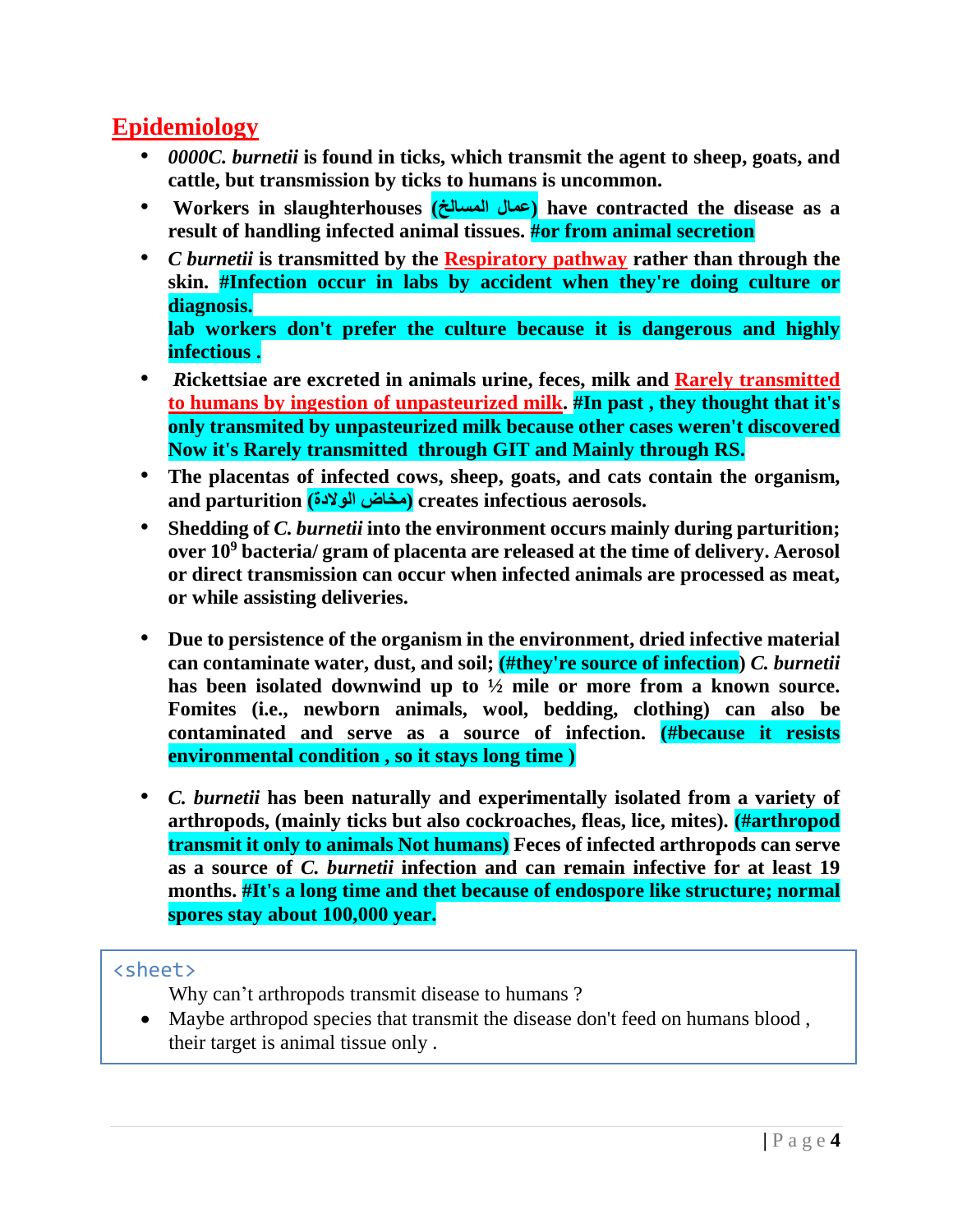#### **Other ways for transmission are**

- **1. Person-to-person transmission (extremely rare).**
- **2. Transplacental transmission may occur, resulting in congenital infection.**
- **3. Transmission from blood transfusions, bone marrow transplants, and intradermal inoculations have also been reported. #They do normal tests for those who want to donate blood like AIDS , Hepatitis B and sexual disease . Rickettsia won't appear because it's obligate intracellular. Rickettsia tests aren't include .**

**قد تظهر بعض االعراض على الشخص المصاب مثل الحراره وهذا يمنع تبرعه بالدم**

**4. Transmission via sexual intercourse has been hypothesized for a rare number of human cases.**

#### **Epidemiology**

• **Q fever is a zoonosis with worldwide distribution.** 

• **The animal reservoir is large and include many wild and domestic mammals, birds, and arthropods. However, the primary reservoirs are considered to be cattle, sheep, goats, and ticks. #mostly in goat it was called goat fever .**

#### **Human disease**

- **Incubation: 2 to 5 weeks**
- **Very low numbers of organism may cause disease (#even one single cell can cause disease , so it's highly infectious and dangerous).**
- **Humans are dead-end hosts (#because they either die or heal , so one doesn't transmit it .)**
- **Disease:: (#depend on immune system)**
	- **Asymptomatic (50%)**
	- **Acute**
	- **Chronic**
- *Coxiella* **can cause Endocarditis, Pneumonitis and Hepatitis.** #Endocarditis is very important in diagnosis especially in chronic disease.

#### **Acute infection**

- **Flu-like, self limiting**
- **Atypical pneumonia (30 to 50%)**
- **Hepatitis**
- **Skin rash (10%)**
- **Myocarditis, meningoencephalitis, pericarditis**
- **Death: 1 to 2%**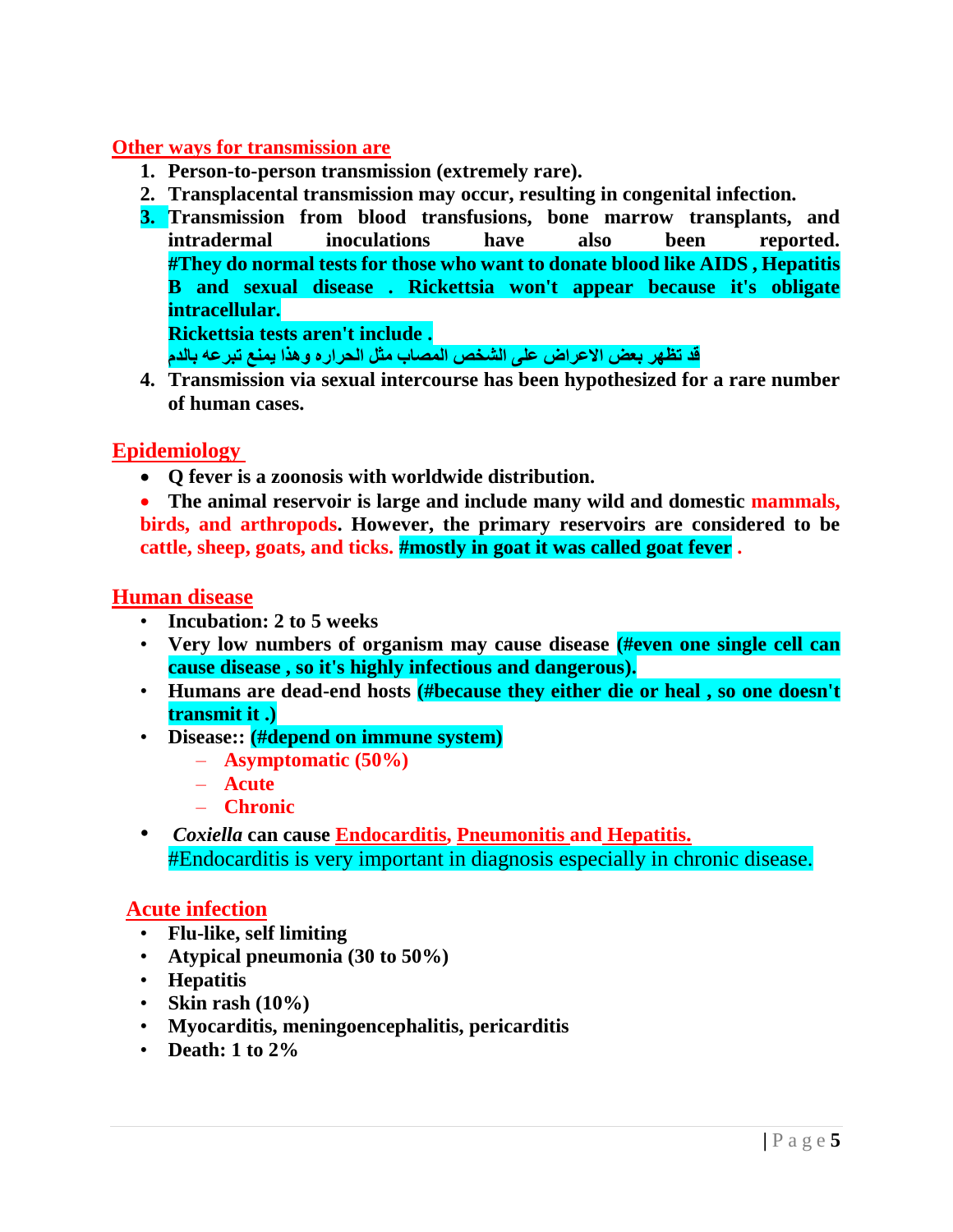#### **Chronic disease:**

- **1 to 5% of those infected**
- **Prior heart disease, pregnant women, immunocompromised, all are at risk (#these are risk factor that help to develop to chronic)**
- **Endocarditis, hepatitis, Cirrhosis, Osteomyelitis**

#### <sheet>

- #the picture here is the pathway .
- Granulomas occur because it's obligate intracellular .

• Patients mainly die due to Endocarditis ,so it dosen't exit from human .

• Granulomas found in liver,spleen and bone .

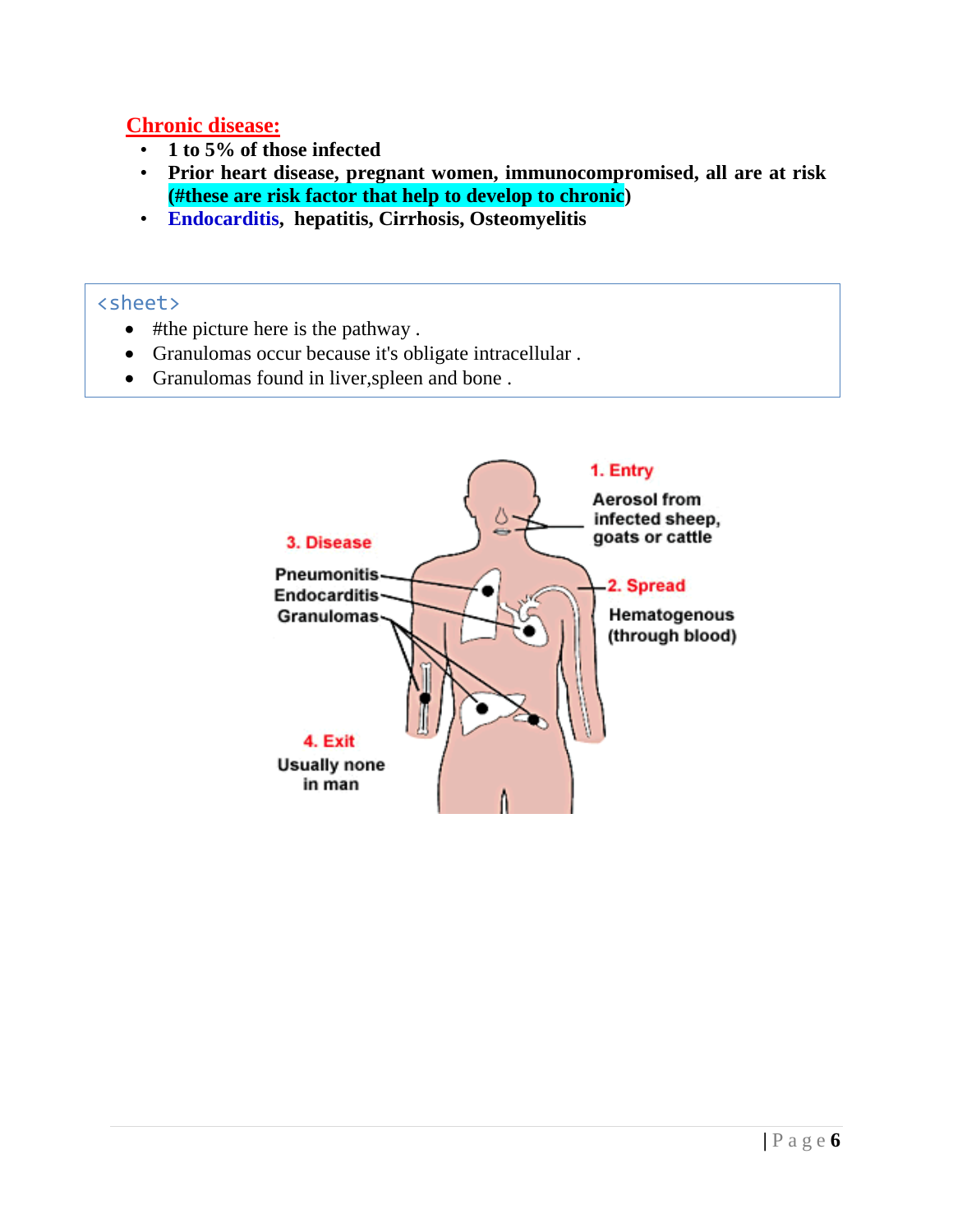

#### <sheet>

coxiella transmission :

- 1. by arthropods, but in humans not by arthropods but by direct or indirect contact without any necessity of intermediate vector .
- 2. Also From one animal to another by predation (الافتراس)
- 3. Rarely from animal to human or from one animal to another by ingestion the infected milk
- 4. From animal hosts to humans (farmers) through inhalation of contaminated aerosols , the aborted animals الحيوانات المجهضة contain large amounts of coxiella that may be transmitted to farmers because they are in contact with them
- The incubation period  $\frac{1}{2}$  : 2-3 weeks
- No case was recorded that the bacteria had transmitted from one person to another
- The infected patient either treated or dies so there is no way to transmit the bacteria to another healthy person .

## **Clinical Findings**

- **Chronic Q fever lasts more than 6 months. Infective endocarditis is the most common form of disease in this phase.**
- **Blood cultures for bacteria are negative??? ??##SN ; due to the bacteria is obligate intracellular Antibody titer increase significantly.**

#### **Laboratory Tests**

**1. Culture & isolation**

**Difficult & dangerous because of the highly infectious nature of rickettsiae**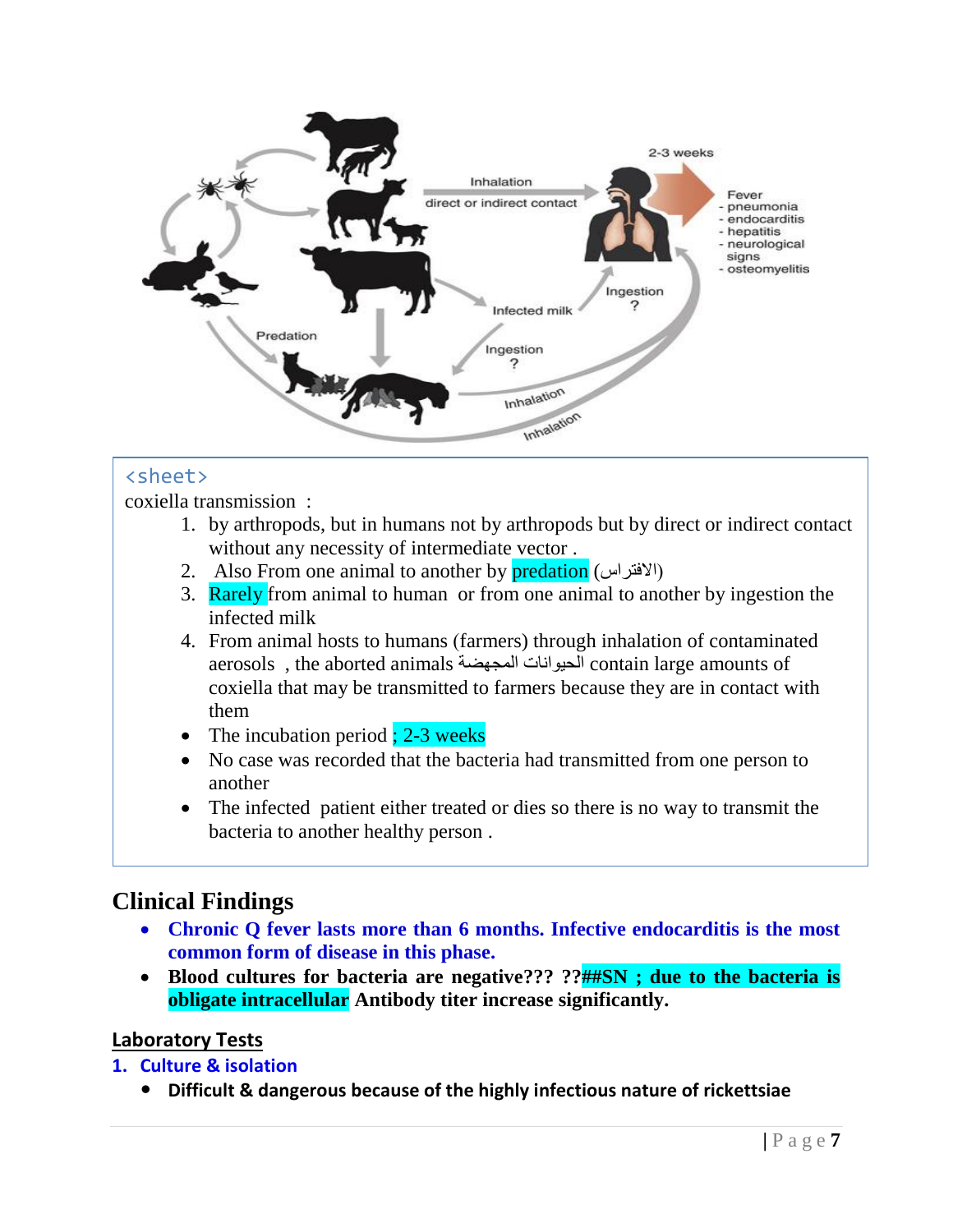#### **2. Serologic test**

 **Weil-Felix test: based on cross-reactivity between some strains of Proteus & Rickettsia**

#### <extra sheet note>

1. the test is cross reactions which occur between antibodies produced in acute rickettsial infection (patients serum) with antigens of certain proteus species , the cell wall antigens of certain proteus strains cross react with rickettsial antigens so are used in diagnosis of rickettsial infections by weil-felix test .

#### <sheet>

- 2. We use proteus(need 20h to grow) because it doesn't need tissue culture like rickettsia which isn't culitivated in synthetic media and need more time to grow
- 3. THE first 3 tubes show precipitate and clear fluid that is mean the reaction occurred and the other tubes show turbidity عكورة دليل على عدم حصول التفاعل



- **Complement fixation: not very sensitive & time consuming.**
- **Indirect fluorescence (EIA): more sensitive & specific; allows discrimination between IgM & IgG antibodies which helps in early diagnosis**
- **Direct immunofluorescence: the only serologic test that is useful for clinical diagnosis, 100% specific & 70% sensitive allowing diagnosis in 3-4 days into the illness**
- **Rikettsial outer membrane LPS antigen were used for detection of antibody.**
- **PCR has been useful in diagnosing culture-negative endocarditis caused by**  *C burnetii***.**